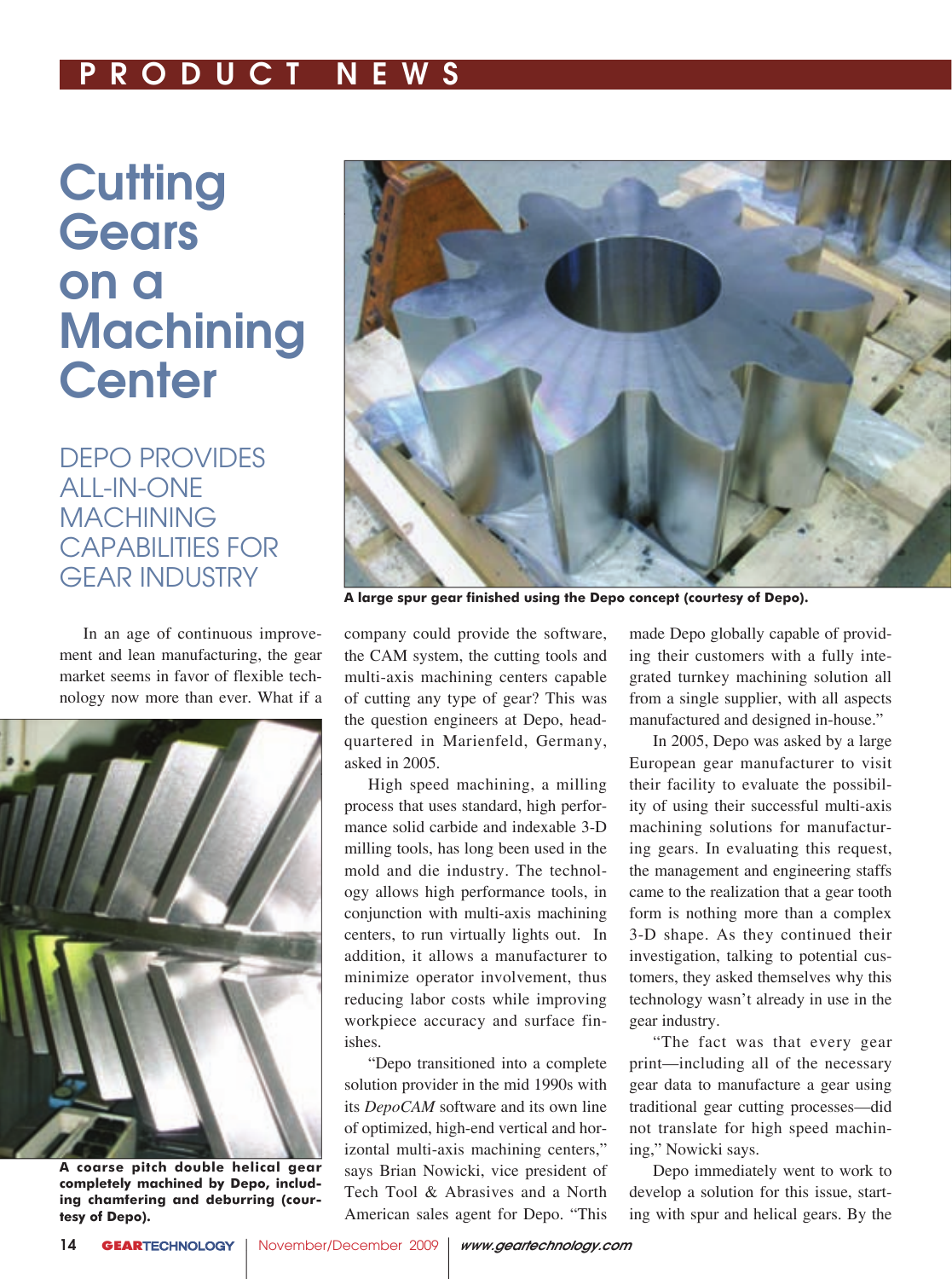# P R O D U C T N E W S

end of 2007, the company introduced the first version of its *Gear Engineer* software.

"By taking a step-by-step process defining the gear's or pinion's dimensions, tool geometry, tolerances and tooth profile data, a 3-D model could be generated from the existing, readily available gear data in less than 15 minutes," Nowicki says. "This model could then be used in conjunction with *DepoCAM*, which includes a complete cutting tool library, to generate a cutter path for each of the tools in an additional 15 minutes. With the introduction of *Gear Engineer*, the gear industry is now wide open for high speed machining technology."

The company has sold machines in both the European and Asian markets and is now looking closer at providing its unique system capabilities in North America. Depo has made external and internal spur and helical, straight bevel, spiral bevel, double helical and herringbone gears for both service and production parts.

"Companies in heavy equipment, farm and the mining industry have an interest in this technology specifically for service parts," Nowicki says.

The system is best-suited for shortrun gears ranging from 12 inches to 16 meters. "While cycle times are not as quick as conventional methods on smaller gears, the benefits come as you get into the larger sizes," Nowicki says.

"In the traditional gear cutting world, each of the gear families requires a different type of machine. With this new technology, one machine is equally effective for all gear types within its given diameter range."

In addition, the technology can be utilized for both roughing and semifinishing of pre-heat treated gears, but it also offers the ability to "hard mill" either induction hardened or through hardened gears. From a quality standpoint, all the gears can be machined either pre- or post-heat treatment to an AGMA 12 quality or better.

"A single machine tool cuts all gear and pinion types, it can machine all lifting and mounting holes, machine gearboxes complete and in some cases, even turn the parts prior to machining the gear teeth," Nowicki says. "With Depo Gear Engineer and DepoCAM software,

a new gear can go from gear print to CNC program in less than 60 minutes."

**continued** In order to use these high-speed machining principles to manufacture gears, the machine tools must be incredibly accurate and repeatable, according to Nowicki. "These are the same requirements necessary for some



**Inspection software from Depo allows for on-the-machine inspection of a large bevel gear (courtesy of Depo).**

**Advances in Depo's Gear Engineer software now allow the following gears to be produced utilizing this integrated technology in the following size ranges:**

### **External Gears**

- A maximum outside diameter of 16,000 mm - Spur gears/helical gears

#### **Internal Gears**

- A maximum outside diameter of 16,000 mm, depending on the face width dimension

- Complex workpiece up to a maximum outside diameter of 3,300 mm can be cut on a vertical machining center

- Spur gears/helical gears

#### **Bevel Gears**

- Straight, skewed-tooth, spiral
- A maximum outside diameter of

## 4,000 mm

- Spiral (Klingelnberg Palloid and Cyclo-Palloid, Gleason system)

## **Pinions**

- A maximum shaft diameter of 350 mm (depending on the table options) - Total workpiece length, including the teeth, can be customized as needed by modifying the foundation layout

#### **Double Helical/Herringbone Gears**

- A maximum outside diameter of 16,000 mm - Continuous-tooth herringbone gears also possible

## **Worm and Worm Wheels**